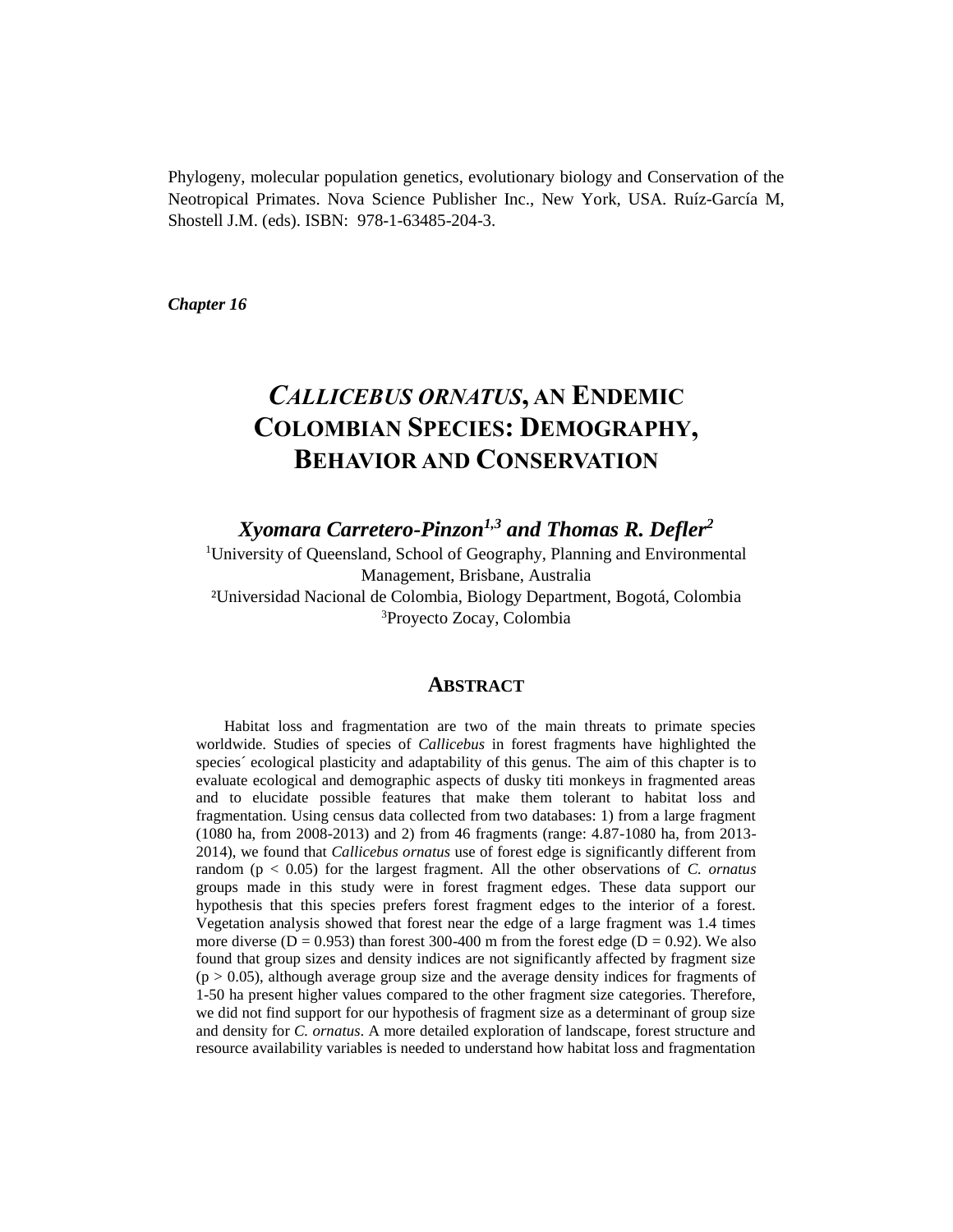is affecting this species. The findings in this chapter supports the ecological adaptability and plasticity of *Callicebus ornatus* through its ability to use the edge of forest fragments.

**Keywords:** *Callicebus ornatus*, habitat loss, fragmentation, use of edges, birth season

# **INTRODUCTION**

Habitat loss and fragmentation are two of the main threats to primate species worldwide (Rylands et al., 2008; Marsh et al., 2013). These two processes occur at the landscape scale, affecting the amount of habitat available and how separate the fragments are in the landscape (Forman and Godron, 1986; Fahrig, 2003) and producing changes in species demography, behaviour and ecology (Boyle et al., 2009; Chapman et al., 2010; Gonzalez-Zamora et al., 2011; Boyle et al., 2012; Carretero-Pinzon, 2013a). Primate studies in fragments have been done mainly at the patch scale, evaluating the effect of fragment size and isolation on the primate species presence or absence and their densities (Harcourt and Doherty 2005; Arroyo-Rodriguez et al., 2013; Arroyo-Rodriguez and Fahrig 2014; Benchimol and Peres 2013). Primate responses to habitat loss and fragmentation have been found to be consistent across species, with increases of density, feeding behavior and parasitic prevalence and diversity, while genetic diversity and individual species´ presence decrease (Carretero-Pinzón et al., 2015). In Colombia, the main drivers of deforestation are population growth and migration, infrastructure projects, palm oil plantations, agriculture and cattle ranching (Etter et al., 2006; Fedepalma, 2014; Ecopetrol, 2015). These drivers are also some of the main factors affecting the loss of habitat for the dusky titi monkey (Carretero-Pinzon, 2013b).

Studies with species of *Callicebus* in forest fragments have highlighted the ecological plasticity and adaptability of the species of this genus (Pyritz et al., 2010). Occupancy data for species such as *C. moloch* have not found evidence of fragment size effects (Michalski and Peres 2005). However, for species living in caatinga forest (*C. coimbrai* and *C. barbarabrownae*) fragment size and groundwater seem to be important for their presence (Ferrari et al., 2013). Densities reported for *C. ornatus* in fragments are higher than those reported for the species in continuous areas (Polanco-Ochoa and Cadena 1993; Wagner et al., 2009; Carretero-Pinzon, 2013a). However, these two cited studies have small sample sizes for fragments and a larger sample is needed to understand if fragment size is affecting density and if so, in what way it is affecting it.

The dusky titi monkey (*Callicebus ornatus*) is a small Neotropical primate that lives only in Colombia. Studies of this species have been limited to undergraduate theses of short duration (6 months or less) focused on the ecology of this species in a continuous area (Polanco-Ochoa and Cadena, 1993) and ecology, behavior and densities in fragments of different sizes (Sanchez, 1998; Ospina, 2006; Wagner et al., 2009). Although dusky titi monkeys inhabit secondary forests and seem to adapt well to this habitat (Defler, 2010), we still don't know how much habitat loss and fragmentation are affecting their demography, ecology and behavior. Additionally, it seems this species prefers areas near fragment edges which can give them some advantages in fragmented landscapes where small and degraded fragments are available in which edge effects predominate. Studies of the effects of edge variables on forest dynamics in Amazonia have found that edge variables can affect forest dynamics up to 300 m from the edge (Laurence et al., 1998). Such forest dynamics affect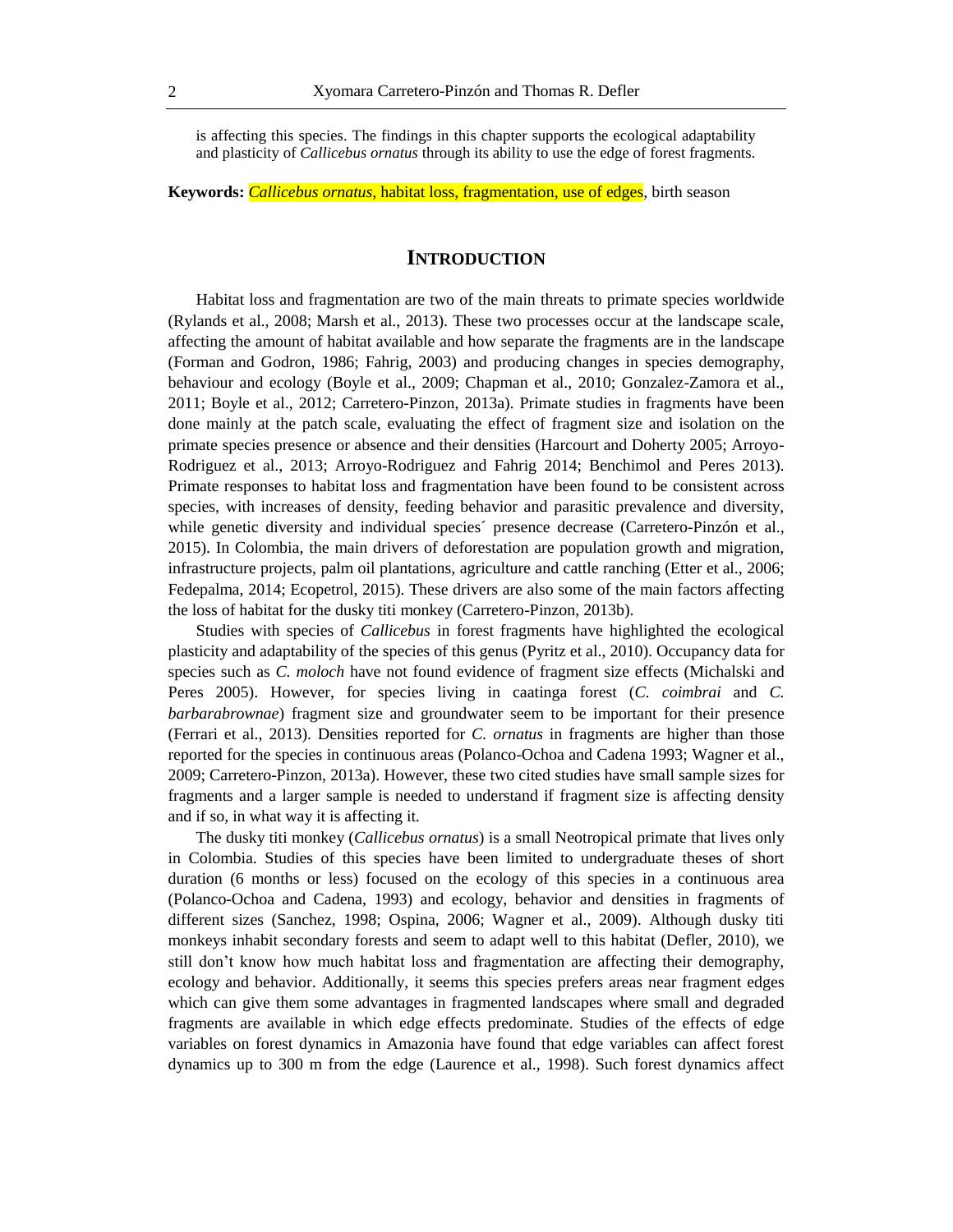forest-dependant animal populations such as primates. Primate studies have found that some species can be tolerant to edge effects and this tolerance can provide advantages for survival in forest fragments (Lehman et al., 2006; Quemere et al., 2010).

The aim of this chapter is to evaluate ecological and demographic aspects of dusky titi monkeys in fragmented areas, in order to elucidate possible features that make them tolerant to habitat loss and fragmentation. We hypothesized that the dusky titi monkeys is a species that prefers forest fragment edges to forest interior and this is one of the main features that allows them to survive in fragmented areas. Additionally, we hypothesized that forest edges might have a superior offering of foods compared to the interior in a large forest fragment. We also hypothesized that group size and density of this species is determined by fragment size. In order to test these hypotheses we ask the following questions: 1) Are dusky titi monkeys more common in fragment forest edges compared with fragment forest interior in a large fragment where edge and interior can be defined (1080 ha)? 2) Is the offering of foods somehow superior near the edge of large fragments? 3) Is there an effect of fragment size on dusky titi monkey group size and density? In addition, in this chapter we present data defining a birth season for *Callicebus ornatus* in fragmented areas and a list of plant species consumed by this species in the area.

# **MATERIALS AND METHODS**

# **Study Area**

This study was conducted near the town of San Martín de Los Llanos and neighboring towns (3°45'05.67"N 73°44'23.09"W to 3°25'10.57"N 73°26'20.00"W), Department of Meta, in the Colombian Llanos. This area has fragments of different sizes (range 4.61-1080 ha, Figure 1) surrounded by pastures, natural savannas, palm oil plantations and small scale agriculture. The presence of small forest fragments (less than 1 ha), isolated trees and live fences is common in some parts of the study area (Figure 2). Elevation varies from 300-400 meters. Five Neotropical primates are found in this area: *Sapajus apella fatuellus*, *Alouatta seniculus*, *Saimiri cassiquiarensis albigena*, *Callicebus ornatus*, and *Aotus brumbacki* (Carretero-Pinzón, 2013a). The weather in this area is characterized by a wet season (April-November, average 1777 mm) and a dry season (December-March, average 357 mm), with an annual average temperature of 26°C (Carretero-Pinzón, 2008). The vegetation of these fragments shared species richness with differences in the importance of plant species in each fragment (Stevenson and Aldana, 2008; Carretero-Pinzón, unpublished data). Fragmentation is an ongoing process in this region due to livestock practices, palm oil plantations and petrol exploitation (Wagner et al., 2009; Carretero-Pinzón 2013b; Carretero-Pinzón and Defler, in press).

#### **Primate Surveys**

The data presented in this chapter come from two databases. One database is of the largest fragment in the area (1080 ha) in which census surveys have been done from 2008 to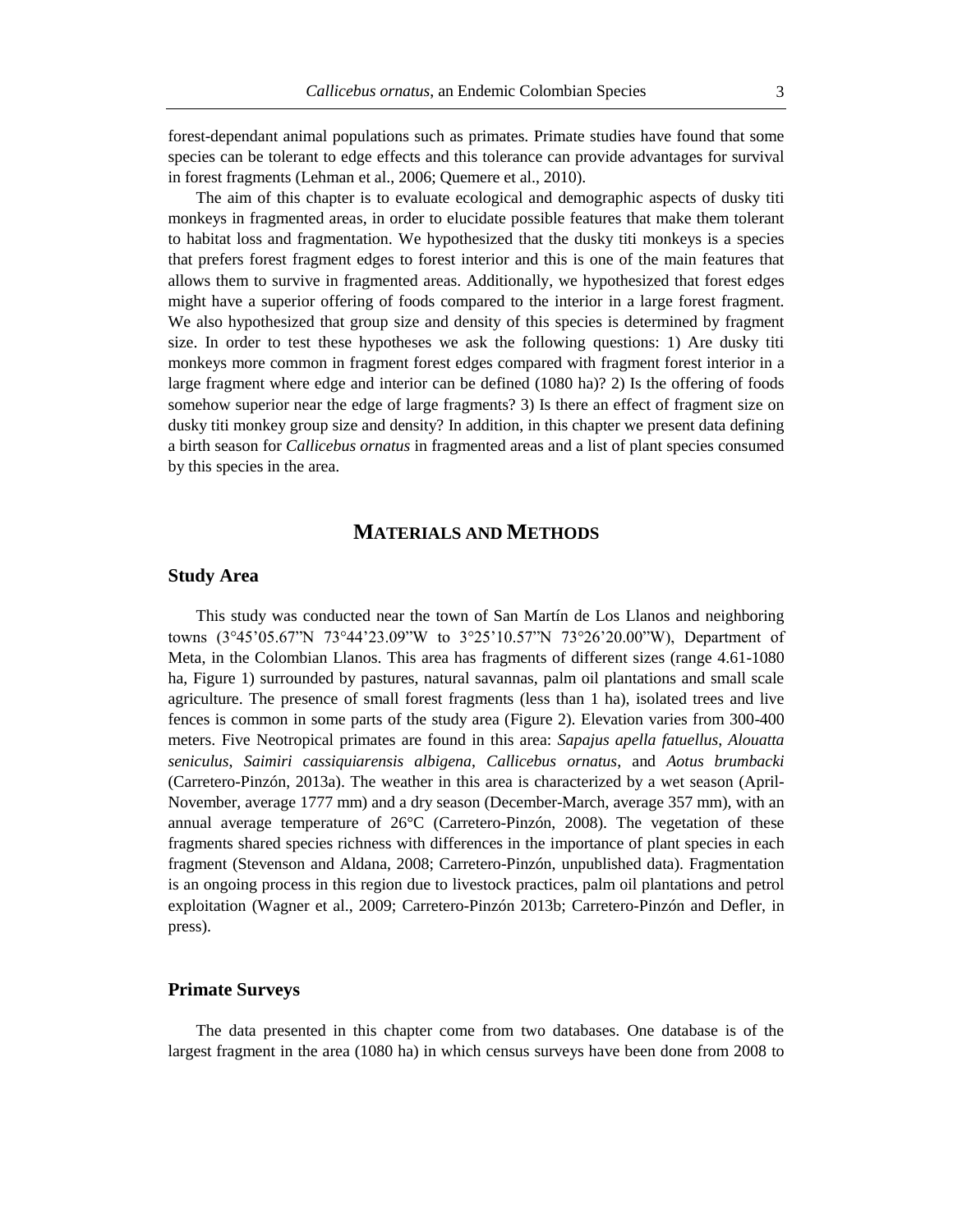2013, every two to four months. These surveys were done in transects of 400-2600 m, in which edge effects were considered to penetrate the fragment up to 300 m from the edge (sensu Laurence et al., 1998, 2011). The other database includes survey data from 46 fragments conducted during 2013-2014. Surveys from both data sets were conducted from 0530 to 1100 and again from 1330 to 1630. Transects were walked at approximately 1.5 km/h. When a primate group was observed, a minimum of 15 minutes was taken to count the group members and to determine group composition (number of males, females, juveniles and infants). The coordinates of each group observation were registered using a GPS. Surveys were not conducted during heavy rain. *Ad libitum* observations of group composition and independent infants of the same groups in the largest (1080 ha) forest and three groups of a small fragment (23 ha) were taken. Plant species consumed during the census and during *ad libitum* observations were also recorded (data 2008-2014).

#### **Data Analysis**

Data surveys from the largest fragment were pooled and we used  $\chi^2$  tests (Zar, 1996) to test whether the frequency of observation of *Callicebus ornatus* groups in the fragment interior and fragment edge were significantly different from random. Also, we used a linear regression (Zar, 1996) to test if fragment size had an effect on group size and density index of *Callicebus ornatus*. Density indices were calculated as the total of individuals observed in a fragment divided by the number of surveys conducted in that fragment. For the statistical analysis we used R software (www.r-project.org).

#### **Vegetation Analysis**

A system of measured trails was developed outlining two hectares of forest. The first hectare was measured in a grid of four squares 50 m X 50 m (oriented linearly) under the home ranges of two *Callicebus ornatus* close to the forest edge (10-20 m). The second hectare was located in a large square (100 m  $\overline{X}$  100 m), divided into four parts (50 m  $\overline{X}$  50 m) by trails and located 300-400 m from the forest edge. All trees with DBH of 10 cm and above were marked in each hectare square with flagging tape and each individual tree was assigned a number. All DBH and tree heights were registered. Species determinations were made with the collaboration of Francisco Castro, a local botanic who is an expert on the local llanos vegetation. A Simpson Diversity Index was carried out for each 1 ha plot (Simpson, 1949).

## **RESULTS**

## **Forest Fragment Edge Versus Interior Use by Groups of** *Callicebus ornatus*

We conducted a total of 641 census hours (634.4 km) in the largest fragment (1080 ha), in which 92 vocal (66%) and visual (34%) contacts with *Callicebus ornatus* groups were registered. The proportion of observations of *C. ornatus* groups at the forest edge was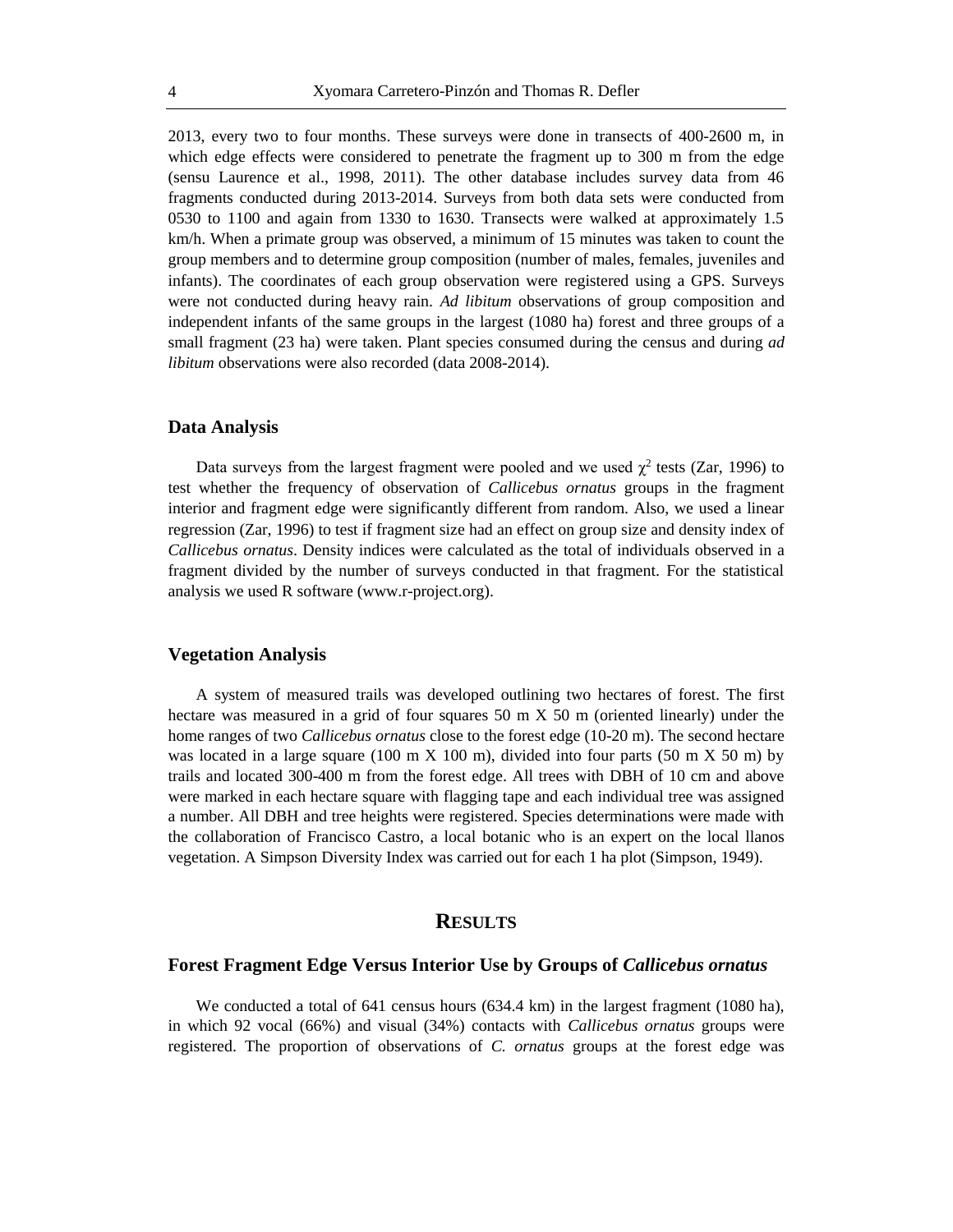significantly different from observations in the forest interior for both types of observations (Figure 3,  $p > 0.05$ ).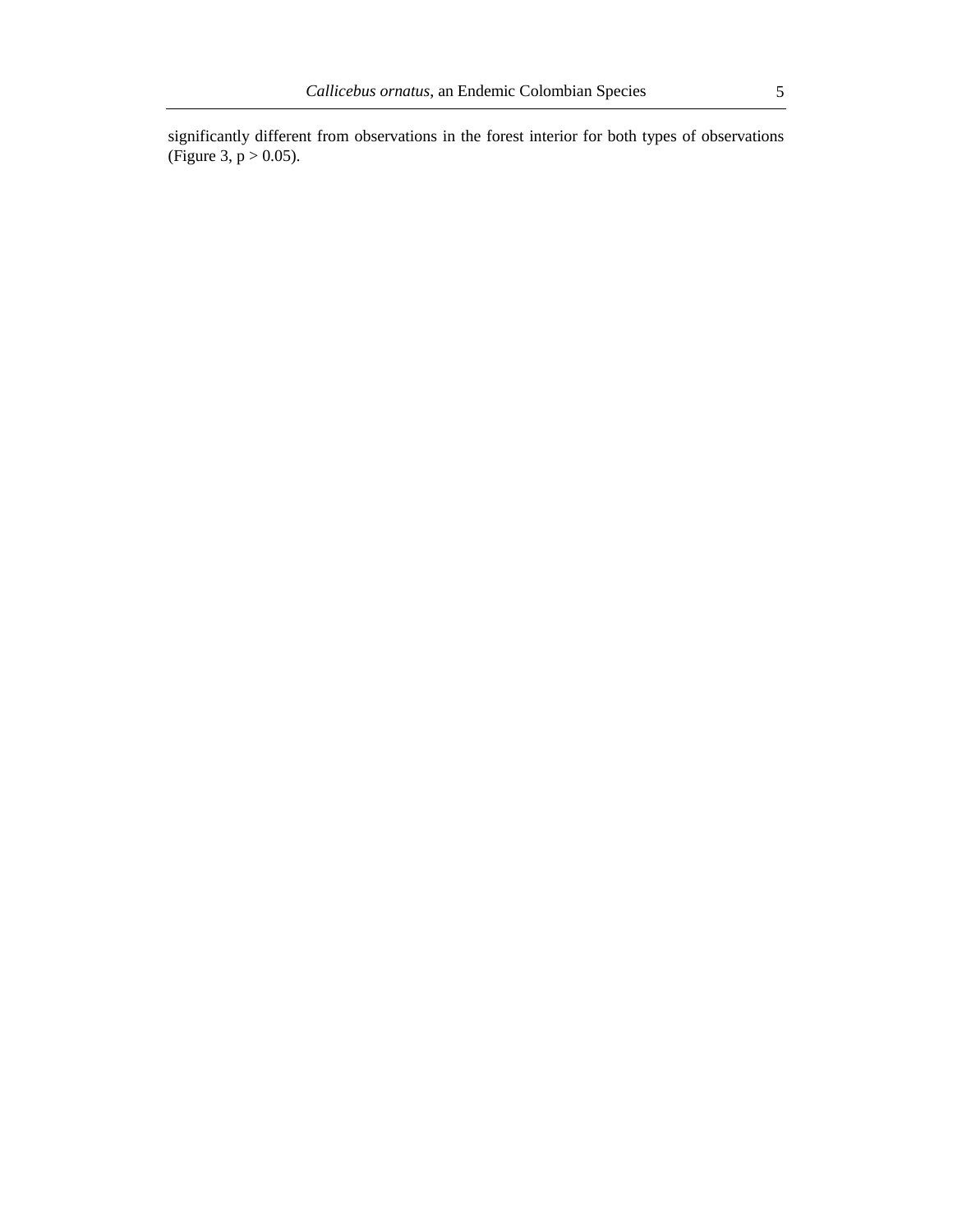

Figure 1. Locations of fragments sampled in the San Martin area, Colombia (total area of 1932 km<sup>2</sup>).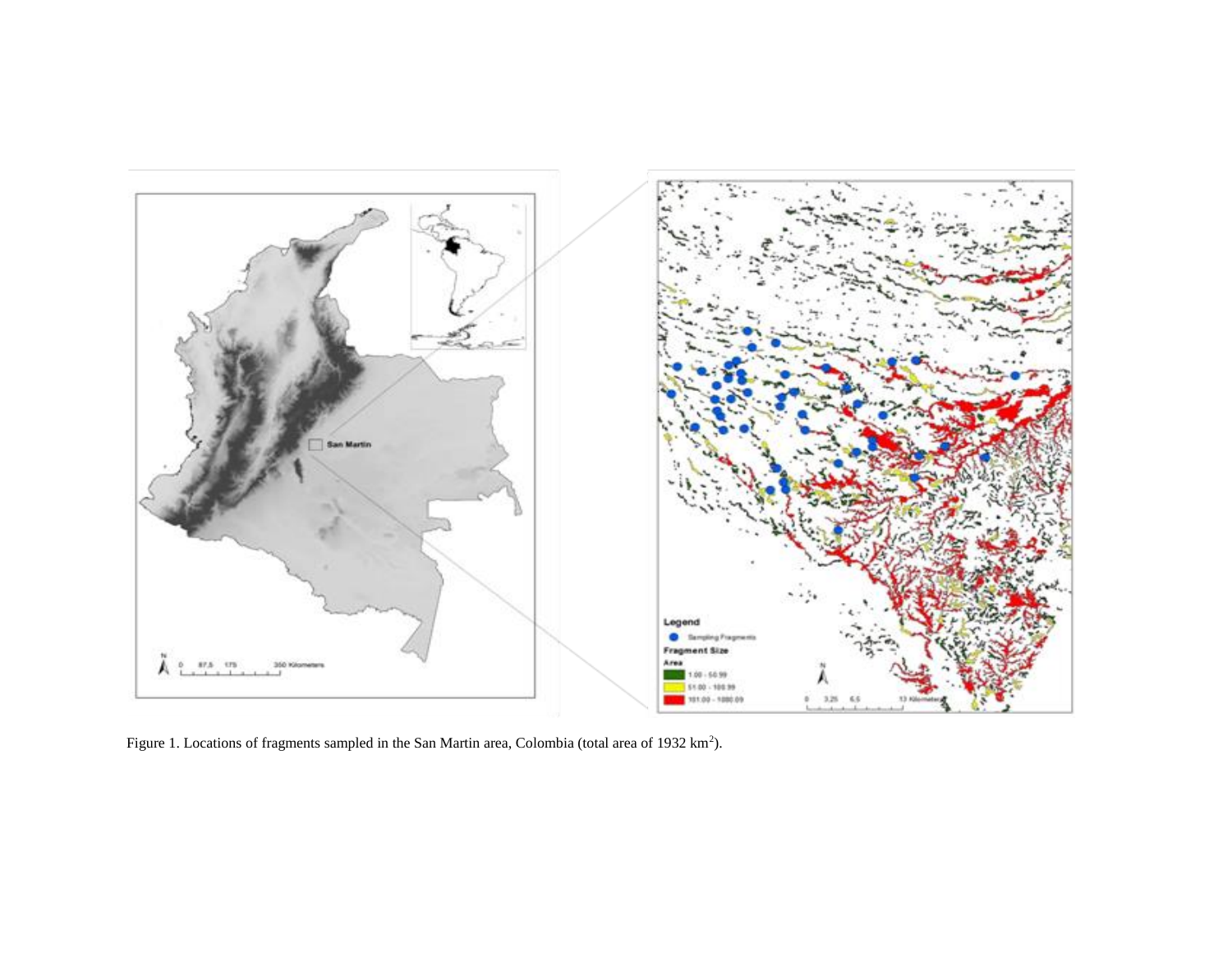

Figure 2. Detail of the study area showing living fences and isolated trees (detailed area: 114 km<sup>2</sup>).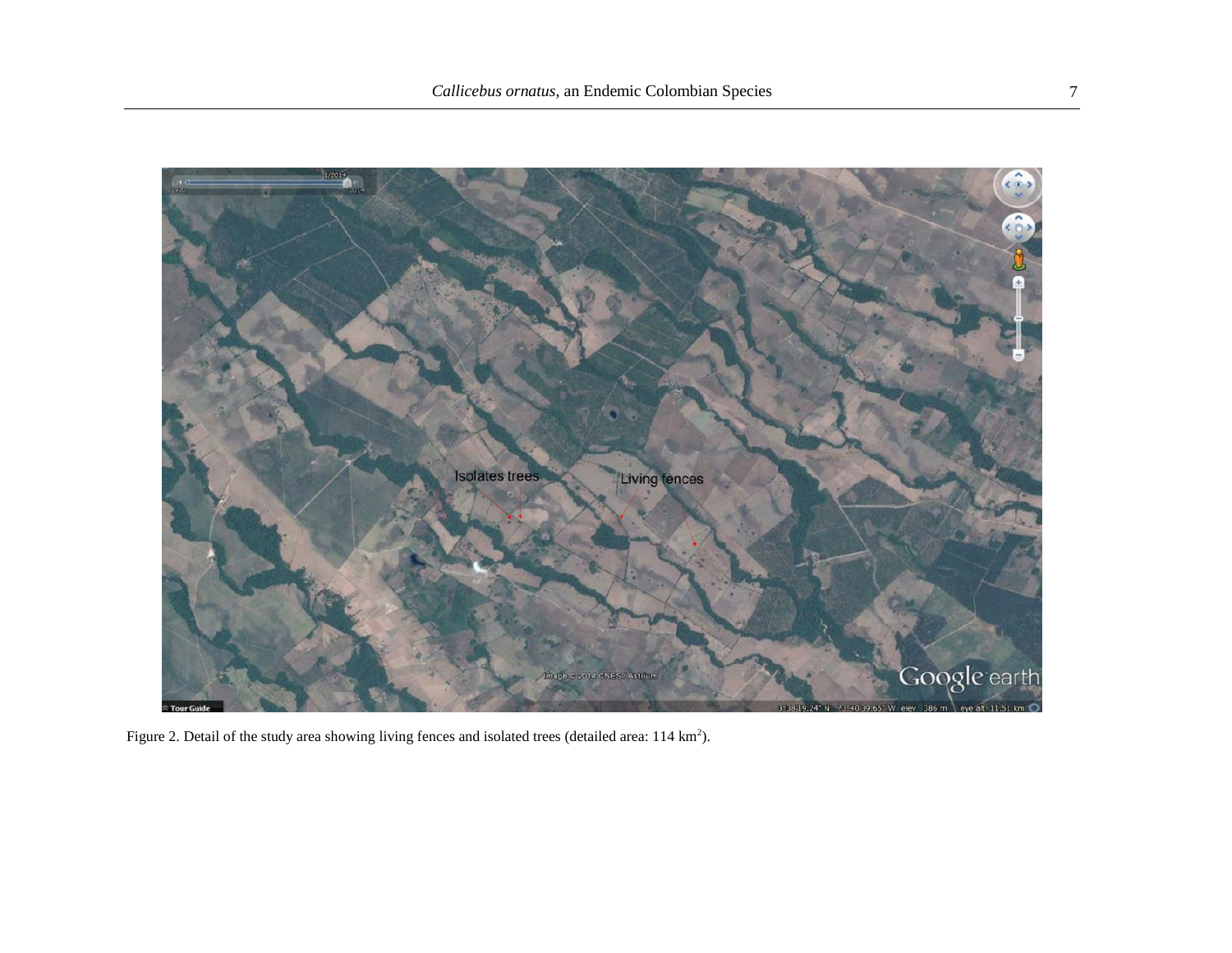

Figure 3. Proportion of *Callicebus ornatus* groups observed at the forest fragment edge versus the forest fragment interior, for auditive and visual types of observations.

# **Fragment Size Effects on Group Size and Density Index**

We observed a total of 351 groups; this includes all groups observed and differentiated from the largest fragment and all groups observed in the other 46 fragments during 2013- 2014. Although fragment size did not explain the variation in group size of *C. ornatus*, a tendency to reduce the group size, especially in fragments over 100 ha was observed (Figure 4;  $R^2 = 0.001435$ , df = 149, p = 0.6442).



Figure 4. Variation of the average group size of *Callicebus ornatus* with fragment size.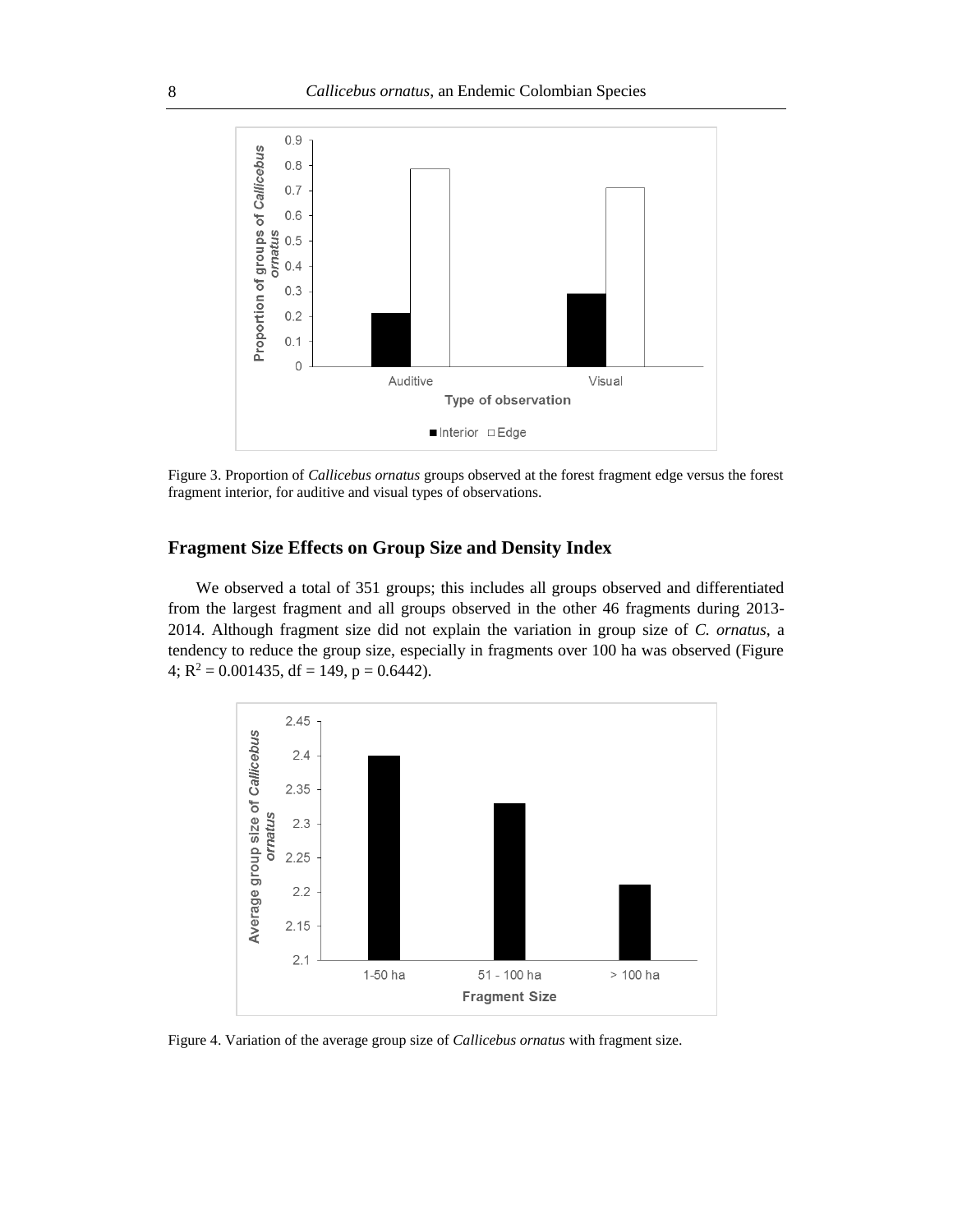Similarly, fragment size did not explain the density index found in the study area (Figure 5,  $R^2 = 0.001435$ , df = 149, p = 0.6442), however a tendency to reduce the density index in fragments over 50 ha was observed.



Figure 5. Density index of *Callicebus ornatus* in fragments of different size.

## **Diversity of Hectare Plots**

The hectare plot near the edge of the forest (Plot 1) had 1.4 times more tree diversity ( $D =$ 0.953) as compared to the forest interior (Plot 2) ( $D = 0.92$ ). Plot 1 had 452 trees of 10 cm and above, as compared to Plot 2 with 320 trees of 10 cm and above. The trees in Plot 1 were represented by 32 families and 75 species as compared to Plot 2, which had 24 families and 54 species of trees.

# **Additional Observations**

A birth season has been observed in the study area with dependent infants (infants carried solely by the males) from December to March (73 observations): smallest infants have been observed in December and January. Data from repeated observations of the same groups in small fragments have shown independent movements of infants starting after three months of age and total independent movement after six months (repeated *ad libitum* observations of three groups).

A list of plant species consumed by the *C. ornatus* groups observed during the census is shown in Table 1. All the plant species consumed by the groups observed during the censuses were consumed for their fruits and the main plant families were Burseracea, Annonaceae, Fabaceae and Melastomataceae.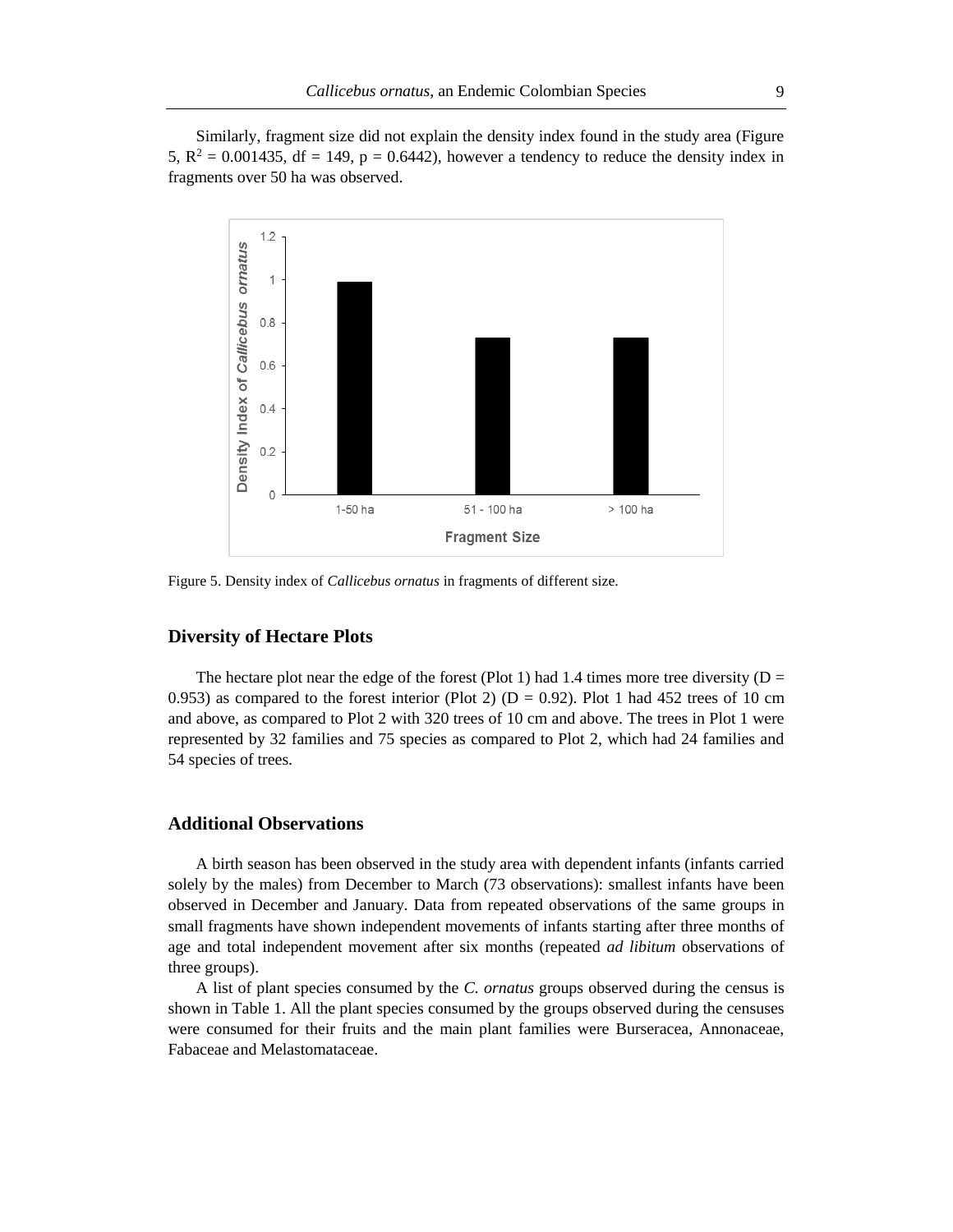|                           | Type of<br>item |                             | Type of<br>item |                     | Type of<br>item |
|---------------------------|-----------------|-----------------------------|-----------------|---------------------|-----------------|
| <b>Species</b>            | consumed        | <b>Species</b>              | consumed        | <b>Species</b>      | consumed        |
| Annonaceae                |                 | Fabaceae                    |                 | Moraceae            |                 |
| Rollinia cf edulis        | Fr              | Inga fastuosa               | Fr              | Pseudolmedia laevis | Fr              |
| Xylopia sp.               | Fr              | Inga bonplondiana           | Fr              | Ficus americana     | Fr              |
| Xylopia polyantha         | Fr              | Inga cf. alba               | Fr              | Salicaceae          |                 |
| Guatteria punctata        | Fr              | Malpighiaceae               |                 | Ryania spaciosa     | Fr              |
| Arecaceae                 |                 | Byrsonima crispa            | Fr              |                     |                 |
| Euterpe precatoria        | Fr              | Marcgraviaceae              |                 |                     |                 |
| Mauritia flexuosa         | Fr              | Norantea guianensis         | Fr              |                     |                 |
| <b>Burseraceae</b>        |                 | Melastomataceae             |                 |                     |                 |
| Protium glabrescens       | Fr              | Miconia elata               | Fr              |                     |                 |
| Trattinickia aspera       | Fr              | Bellucia grossularoides     | Fr              |                     |                 |
| Protium cf. robustus      | Fr              | Miconia trinervia           | Fr              |                     |                 |
| Crepidospermum rhoifolium | Fr              | Henriettella cf. goudotiana | Fr              |                     |                 |
| Protium heptaphyllum      | Fr              | <b>Myristicaceae</b>        |                 |                     |                 |
| Cecropiaceae              |                 | Virola sebifera             | Fr              |                     |                 |
| Pouroma bicolor           | Fr              | Virola sp1.                 | Fr              |                     |                 |
| Clusiaceae                |                 | Virola sp2.                 | Fr              |                     |                 |
| Garcinia madruno          | Fr              | Irianthera laevis*          | Fr              |                     |                 |
| Euphorbiaceae             |                 | <b>Myrtaceae</b>            |                 |                     |                 |
| Hyeronima alchorneoides   | Fr              | Psidium guajaba             | Fr              |                     |                 |

# **Table 1. List of plant species consumed by** *Callicebus ornatus* **groups observed during census (data from 2008-2013)**

## **DISCUSSION**

The preference for forest fragment edges of *Callicebus ornatus* demonstrates that the species is ecologically adaptable enough to cope with habitat loss and fragmentation. These features make them more tolerant to habitat loss and fragmentation processes. However, this needs to be investigated in more detail as habitat loss and fragmentation are landscape processes. The high frequency of observations (visual and auditory) of *C. ornatus* in forest fragment edges can be explained by several aspects of their ecology. First, *C. ornatus* is a frugivorous species that complements its diet with arthropods (Fruit: 60%, Arthropods: 25.5%, Sanchez, 1998; Ospina, 2006). In addition, the ability of *C. ornatus* to exploit pioneer species such as fruits from *Bellucia* spp., *Miconia* spp., that are common in forest fragment edges (Sanchez, 1993; Ospina, 2006), give them an advantage for its frugivorous diet. Second, analysis of the vegetation diversity in the largest study fragment showed clearly that tree diversity was higher close to the edge and that there were considerably more trees available at a diameter at breast height (DBH) of 10 cm and above. So the fruit offerings were considerably more numerous in this part of the forest, compared to the forest 300-400 m towards the forest interior. Additionally, arthropod consumption could be increased due to an increase of arthropods in forest edges influenced by the amount of light in these areas (Marsh, 2003; Richards and Coley, 2007). Lastly, *C. ornatus* prefers to use habitats in which the proportion of vines is high (Polanco-Ochoa and Cadena, 1993), characteristic of forest fragment edges (Silver and Marsh, 2003).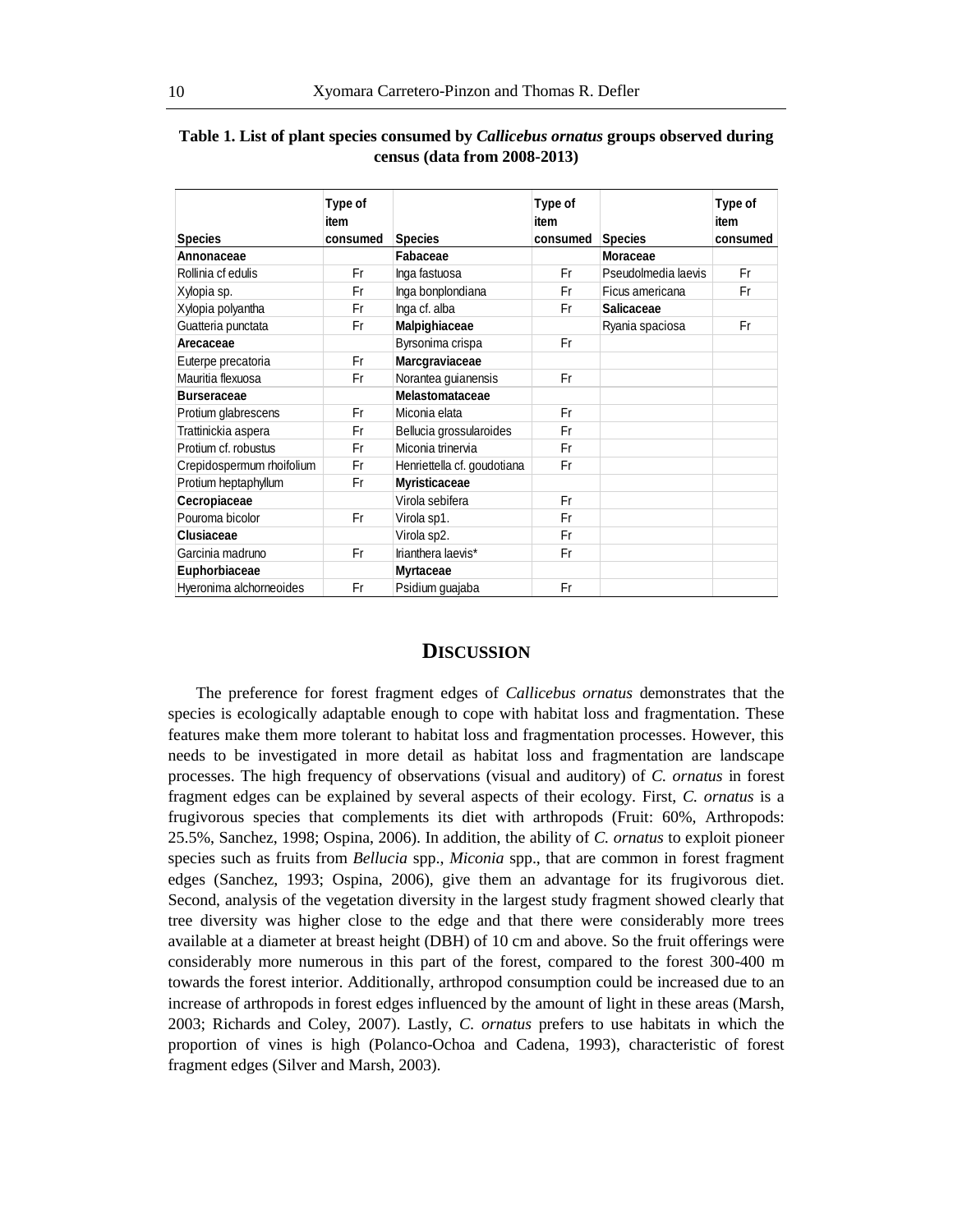Although we did not find significant effects of fragment size on *C. ornatus* group sizes and densities, a trend towards higher values in average group size and density indices for fragment forests under 50 ha was observed. Small fragment sizes are usually found in highly transformed landscapes (<10% of natural habitat remains, sensu McIntyre and Hobbs, 1999), where the amount of habitat available is lower, the number of fragments present are more isolated and the range of sizes is low (Wilcove et al., 1986; Fahrig, 2003). In this type of forest fragment, previous studies have found higher densities of *C. ornatus* in small fragments (Wagner et al., 2009; Carretero-Pinzón, 2013a), however these studies had small sample sizes. Fragment size has shown a general negative effect for most primate species (Golçalves et al., 2003; Wieczkowski, 2004; Wagner et al., 2009; Carretero-Pinzón, 2013a). However, this pattern can be influenced by resource availability and structural features of the forest fragments that were not considered in the present study. In addition, landscape variables such as patch density and percentage of forest cover can also influence the responses observed. Therefore, a study that includes variables related to resource availability and structural features, as well as landscape variables (a landscape approach), can give us a better understanding of the factors influencing the observed densities (Arroyo-Rodriguez and Fahrig, 2014).

A tendency of larger average groups in fragments under 50 ha suggests possible effects of the fragmentation and habitat loss processes that produce these small fragments (Wilcove et al., 1986; Fahrig, 2003). These high average values in group size also might reflect possible problems for individual dispersion that have been suggested by other authors that could produce these crowded fragments (Wagner et al., 2009; Defler, 2010; Carretero-Pinzon, 2013a). In addition, low individual dispersion and the increase of individuals in groups could cause effects on fitness due to higher stress level that make individuals more prone to parasitic infestation and other health problems (Gillespie and Chapman, 2006; Irwin, 2010; Jaimez et al., 2012).

In conclusion, *C. ornatus* preference for forest fragment edges increases their tolerance to habitat loss and fragmentation effects, however as these are landscape processes, more studies in which landscape variables are evaluated in relation to the presence and abundance *C. ornatus* are necessary. Additionally, although we did not find an effect of fragment size on group size and density index, the tendency observed of higher values in these two parameters in fragments under 50 ha indicates possible effects of habitat loss and fragmentation on demographic aspects of this species that need to be studied in more detail, especially for small fragments (<50 ha). Conservation strategies for *Callicebus ornatus* require more detailed information on the basic ecology of this species in fragmented areas as well as studies evaluating landscape variables that could be affecting its dispersal patterns.

## **ACKNOWLEDGMENTS**

Fieldwork mentioned in this chapter would not have been possible without the help and permissions from various institutions, grants and individuals. We are thankful to Sanchez-Rey, Novoa and Enciso families for their long-term support and permission for XCP to live on their farms. We also want to thank Francisco Castro for his help with plant determinations in the field. Funding for fieldwork (2004-2014) was provided by Becas IEA (2009, 2011;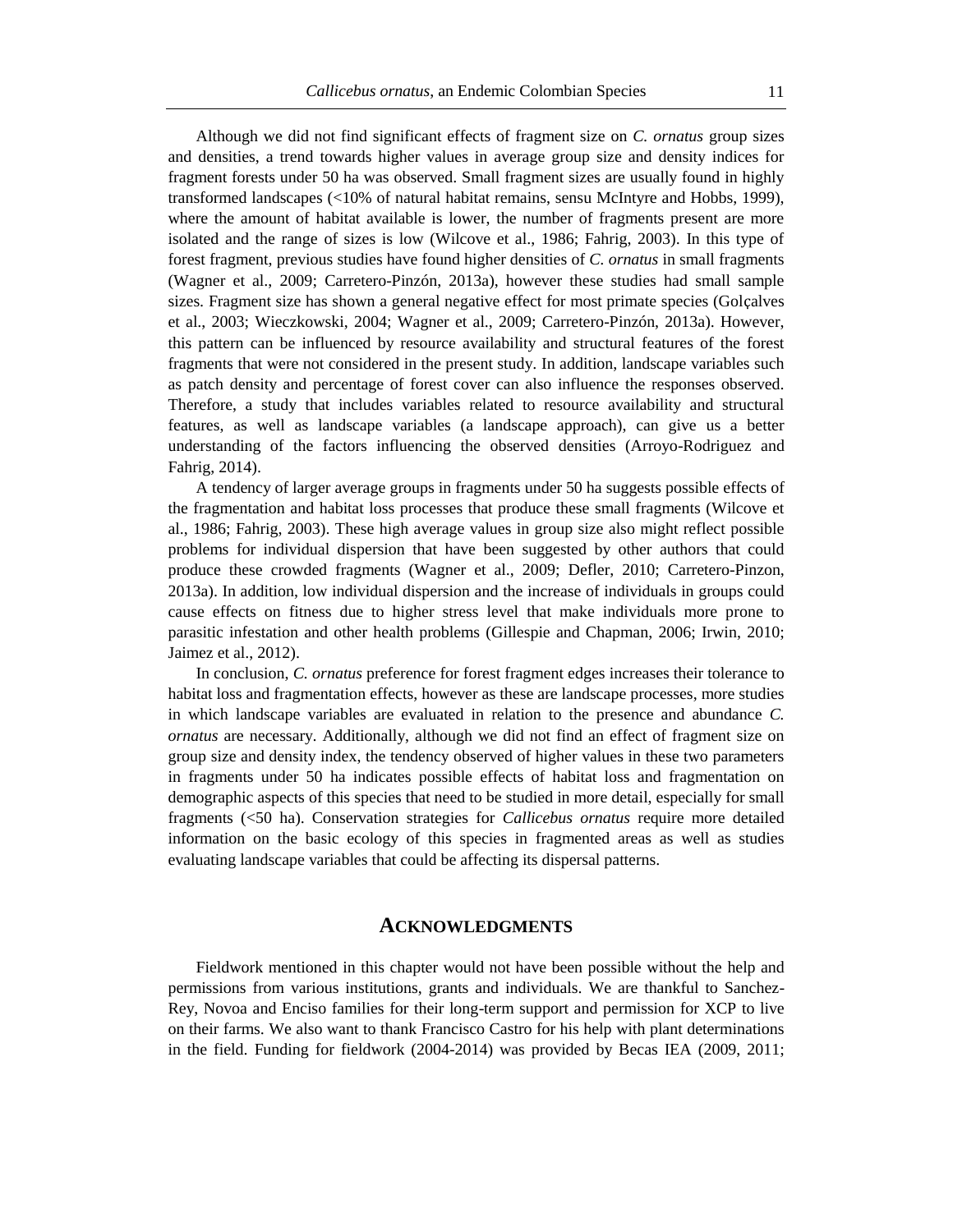Conservation International Colombia, Fundación Omacha and Fondo para la Acción Ambiental y la Niñez), RHD Grant from School of Geography, Planning and Management, The University of Queensland (2013-2014), Idea Wild and private funding (farms support). Defler acknowledges the support of the Department of Biology, Universidad Nacional de Colombia.

## **REFERENCES**

- Arroyo-Rodriguez, V. and Fahrig, L. (2014). Why is a Landscape perspective important in studies of primates? *American Journal of Primatology*, 76(10), 901-909.
- Arroyo-Rodriguez, V. Cuesta-del Moral, E. Mandujano, S. Chapman, C. A. Reyna-Hurtado, R. and Fahrig, L. (2013). *Assessing habitat fragmentation effects on primates: the importance of evaluating questions at the correct scale.* In Marsh, L. K. and Chapman, C. A. (Eds.) Primates in Fragments: Ecology and Conservation, Developments in Primatology: Progress and Prospects. Springer Science + Business Media, New York, pp. 13-28.
- Benchimol, M. and Peres, C. A. (2013). Anthropogenic modulators of species-area relationships in Neotropical primates: a continental-scale analysis of fragmented forest landscapes. *Diversity and Distributions*, 19, 1339-1352.
- Boyle, S. and Smith, A. (2010). Behavioural modifications in northern bearded saki monkeys (*Chiropotes satanas chiropotes*) in forest fragments of central Amazonia. *Primates* 51: 43-51.
- Boyle, S. A. Lourenço, W. C. da Silva, L. R. and Smith, A. T. (2009). Travel and spatial patterns change when *Chiropotes satanas chiropotes* inhabit forest fragments. *International Journal of Primatology* 30, 515-531.
- Boyle, S. A. Zartman, C. E. Spironello, W. R. and Smith, A. T. (2012). Implications of habitat fragmentation on the diet of bearded saki monkeys in central Amazonian forest. *Journal of Mammalogy* 93(4), 959-976.
- Carretero-Pinzón X. (2008). *Efecto de la disponibilidad de recursos sobre la ecología y comportamiento de Saimiri sciureus albigena en fragmentos de bosque de galería, San Martín (Meta-Colombia),* Masters thesis, Pontificia Universidad Javeriana, Bogotá, Colombia, p. 132.
- Carretero-Pinzón, X. (2013a). *An eight year life history of a primate community in fragments at Colombian Llanos*. In Marsh, L. K. and Chapman, C. A. (Eds.). Primates in Fragments: Complexity and Resilience, Developments in Primatology: Progress and Prospects. (pp. 159-182). Springer Science + Business Media, New York, USA.
- Carretero-Pinzón, X. (2013b). *Population density and habitat availability of Callicebus ornatus*, *a Colombian endemic titi monkey*. In: Especies de Primates Colombianos en Peligro de Extinción. Defler, T. R., Stevenson, P. R., Bueno M. L. and Guzman D. C. Panamericana, Bogota, Colombia, pp. 160-169.
- Carretero-Pinzon, X. and Defler, T. R. (in press). *Primates and flooded forest in the Colombian Llanos*. In Barnett A. A., Matsuda I. & Nowak K. (Eds.). Primates in flooded habitats: ecology and conservation. Cambridge. Cambridge University Press.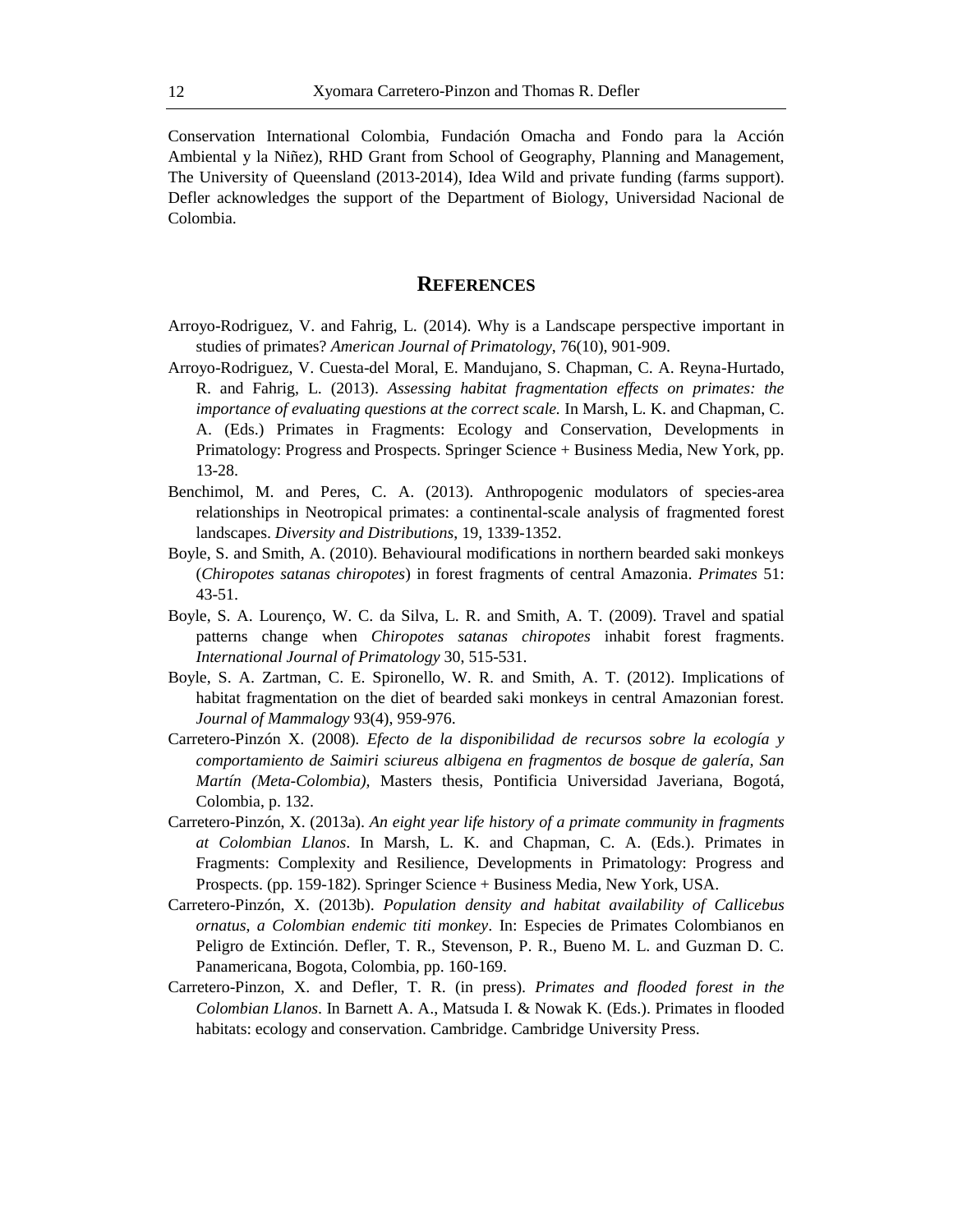- Carretero-Pinzón, X., Ruíz-García, M., and Defler, T. R. (2010). *Uso de cercas vivas como corredores biológicos por primates en los llanos orientales.* In Pereira, V., Stevenson, P. R., Bueno, M. L., and Nassar-Montoya, F. (Eds.). Libro del Primer Congreso Colombiano de Primatología). (pp. 91-98). Fundación Universitaria San Martin, Bogotá.
- Carretero-Pinzon, X. Defler, T. R. McAlpine, C. A. and Rhodes, J. R. (2016). What do we know about the effect of patch size on primate species across life history traits? *Biodiversity and Conservation*, 25 (1), 37-66.
- Chapman, C. A. Struhsaker, T. T. Skorupa, J. P. Snaith, T. V. Rothman, J. M. (2010). Understanding long-term primate community dynamics: implications of forest change. *Ecological Applications*, 20(1), 179-191.
- Defler, T. R. (2010). *Historia Natural de los Primates Colombianos*. Universidad Nacional de Colombia, Bogotá, Colombia, p. 612, Ecopetrol (2015). http://www.ecopetrol.com.co/ especiales/Sustainability-report-2014/espanol/principal/nuestra-cadena-de-valor/ produccion. (Accessed October 22nd, 2015).
- Etter, A. McAlpine, C. Pullar, D. and Possingham, H. (2006). Modelling the conversion of Colombian lowland ecosystems since 1940: drivers, patterns and rates. *Journal of Environmental Management* 79, 74-87.
- Fahrig, L. (2003). Effects of habitat fragmentation on biodiversity. *Annual Review of Ecology and Systematics* 34, 487-515.
- Fedepalma (2014) *Anuario Estadistico 2014: la agroindustria de la palma de aceite enColombia y en el mundo: 2009-2013*. Javegraf, Bogotá.
- Ferrari, S. F. Santos Jr., E. M. Freitas, E. B. Fontes, I. P. Souza-Alves, J. P. Jerusalinsky, L. Beltrão-Mendes, R. Chagas, R. R. D. Hilário, R. R. Baião, S. A. A. (2013). *Living on the edge: habitat fragmentation at the interference of the semiarid zone in the Brazilian Northeast.* In Marsh, L. K. and Chapman, C. A. (Eds.). Primates in Fragments: Complexity and Resilience, Developments in Primatology: Progress and Prospects. (pp. 121-136) Springer Science + Business Media, New York, USA.
- Forman, R. T. T. and Godron, M. (1986). *Landscape Ecology*. John Wiley & Sons, Inc. USA, p. 619.
- Gillespie, T. R. and Chapman, C. A. (2006). Prediction of parasite infection dynamics in primate metapopulations based on attributes of forest fragmentation. *Conservation Biology*, 20 (2), 441-448.
- Gonçalves, E. C. Ferrari, S. F. Silva, A. Coutinho, P. E. G. Menezes, E. V. Schneider, M. P. C. (2003). *Effects of habitat fragmentation on the genetic variability of silvery marmosets, Mico argentatus*. In Marsh, L. K. (Eds.). Primates in Fragments: Ecology and Conservation. (pp. 17-28). Kluwer Academic/Plenum Publ., New York.
- Gonzalez-Zamora, A. Arroyo-Rodriguez, V. Chaves, O. M. Sanchez-Lopez, S. Aureli, F. and Stoner, K. E. (2011). Influence of climatic variables, forest type and condition on activity patterns of Geoffroyi's spider monkeys throughout Mesoamerica. *American Journal of Primatology*, 73, 1189-1198.
- Harcourt, A. H. and Doherty, D. A. (2005). Species-Area Relationships of Primates in Tropical Forest Fragments: A Global Analysis. *Journal of Applied Ecology*, 42(4): 630- 637.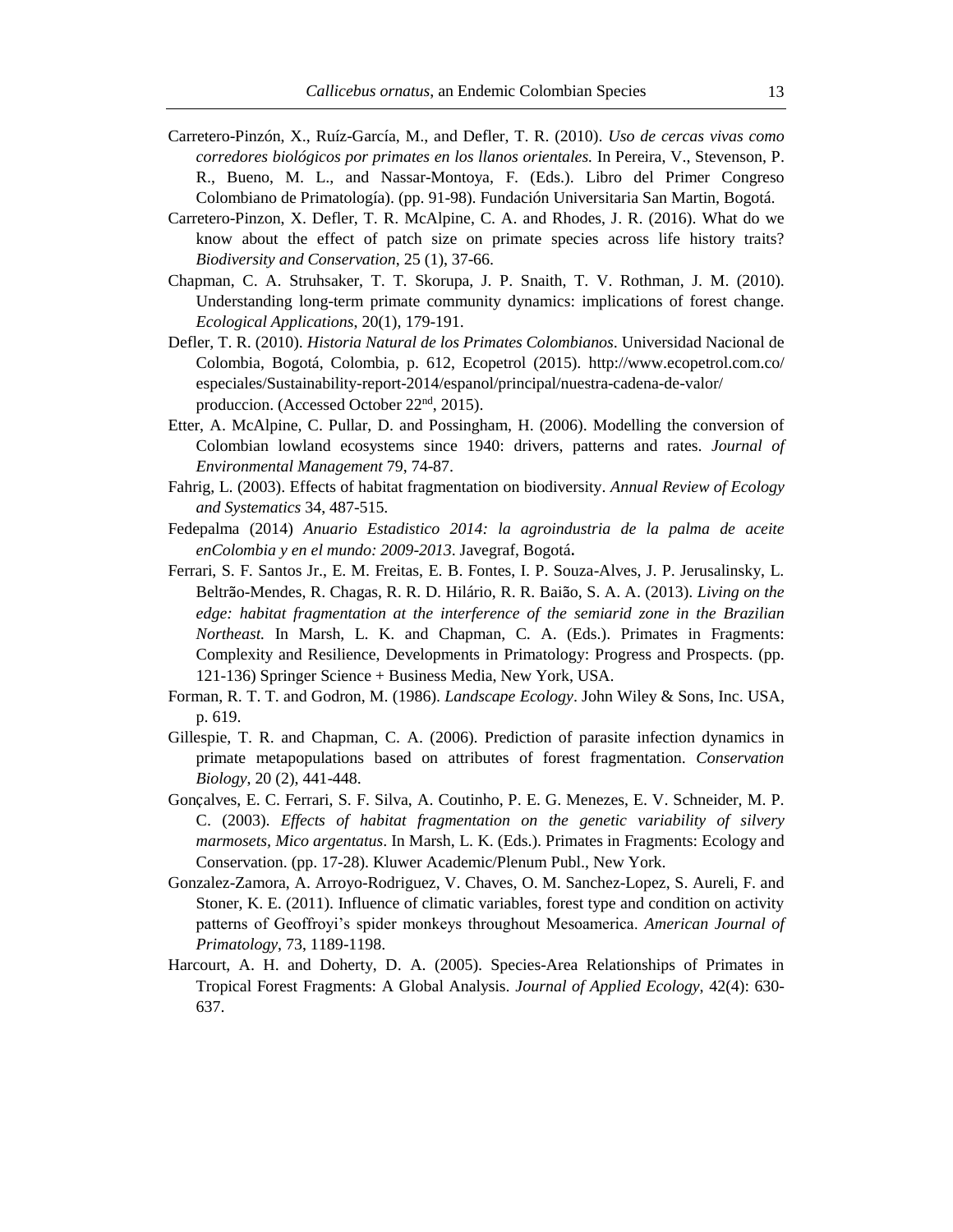- Irwin, M. T. Junge, R. E. Raharison, J. L. Samonds, K. E. (2010). Variation in physical health of diademed sifakas across intact and fragmented forest at Tsinjoarivo, Eastern Madagascar. *American Journal of Primatology*, 72, 1013-1025.
- Jaimez, N. A. Bribiescas, R. G. Aronsen, G. P. Anestis, S. A. and Watts, D. P. (2012). Urinary cortisol levels of gray-cheeked mangabeys are higher in disturbed compared to undisturbed forest areas in Kibale National Park, Uganda. *Animal Conservation*, 15: 242- 247.
- Laurence, W. F. Ferreira, L. V. Rankin-de Merona, J. M. and Laurence S. G. (1998). Rain forest fragmentation and the dynamics of Amazonian tree communities. *Ecology*, 79(6), 2032-2040.
- Laurence, W. F. Camargo, J. L. C. Luizão, R. C. C. Laurence, S. G. Pimm, S. L. Bruna, E. M. Stouffer, P. C. Williamson, G. B. Benitez-Maldivo, J. Vasconcelos, H. L. Van Houtan, K. S. Zartman, C. E. Boyle, S. A. Didham, R. K. Andrade, A. and Lovejoy, T. E. (2011). The fate of Amazonian forest fragments: A 32 year investigation. *Biological Conservation*, 144, 56-67.
- Lehman, S. M. Rajaonson, A. and Day, S. (2006). Edge effects and their influence on lemur density and distribution in southeast Madagascar. *American Journal of Physical Anthropology*, 129, 232-241.
- Marsh, L. (2003). *The nature of fragmentation*. In Marsh, L. K. (Ed.) Primates in fragments: ecology in conservation, (pp. 1-8). Kluwer Academic/Plenum Publishers, N.Y. USA.
- Marsh, L. K. Chapman, C. A. Arroyo-Rodriguez, V. Cobden, A. K. Dunn, J. C. Gabriel, D. Ghai, R. Nijman, V. Reyna-Hurtado, R. Serio-Silva, J. C. and Wasserman, M. D. (2013). *Primates in fragments 10 years later: once and future goals*. In Marsh, L. K. and Chapman, C. A. (Eds). Primates in Fragments: Complexity and resilience, Developments in Primatology: Progress and prospects, (pp. 503-523), Springer Science + Business Media, New York.
- McIntyre, S. and Hobbs, R. (1999). A framework for conceptualizing human effects on landscapes and its relevance to management and research models. *Conservation Biology,* 13(6), 1282-1292.
- Michalski, F. and Peres, C. A. (2005). Anthropogenic determinants of primate and carnivore local extinctions in a fragmented forest landscape of southern Amazonia. *Biological Conservation*, vol. 124, pp. 383-396.
- Ospina, M. J. (2006). *Comparación de los patrones comportamentales de Callicebus cupreus ornatus durante dos épocas estacionales en un fragmento de bosque de galería, en San Martin (Meta).* Undergraduate thesis, Pontificia Universidad Javeriana, Bogota.
- Polanco-Ochoa, R. and Cadena, A. (1993). Use of space by *Callicebus cupreus ornatus*  (Primates: Cebidae) in La Macarena, Colombia. *Field Studies of New World Monkeys, La Macarena, Colombia,* 8, 19-32.
- Pyritz, L. W. Bürntge, A. B. S. Herzog, S. K. and Kessler, M. (2010). Effects of habitat structure and fragmentation on diversity and abundance of primates in tropical deciduous forest in Bolivia. *International Journal of Primatology*, vol. 31, pp. 796-812.
- Quemere, E. Crouau-Roy, B. Rabarivola, C. Louis Jr., E. E. and Chikhi, L. (2010). Landscape genetics of an endangered lemur (*Propithecus tattersalli*) within its entire fragmented range. *Molecular Ecology*, 19, 1606-1621.